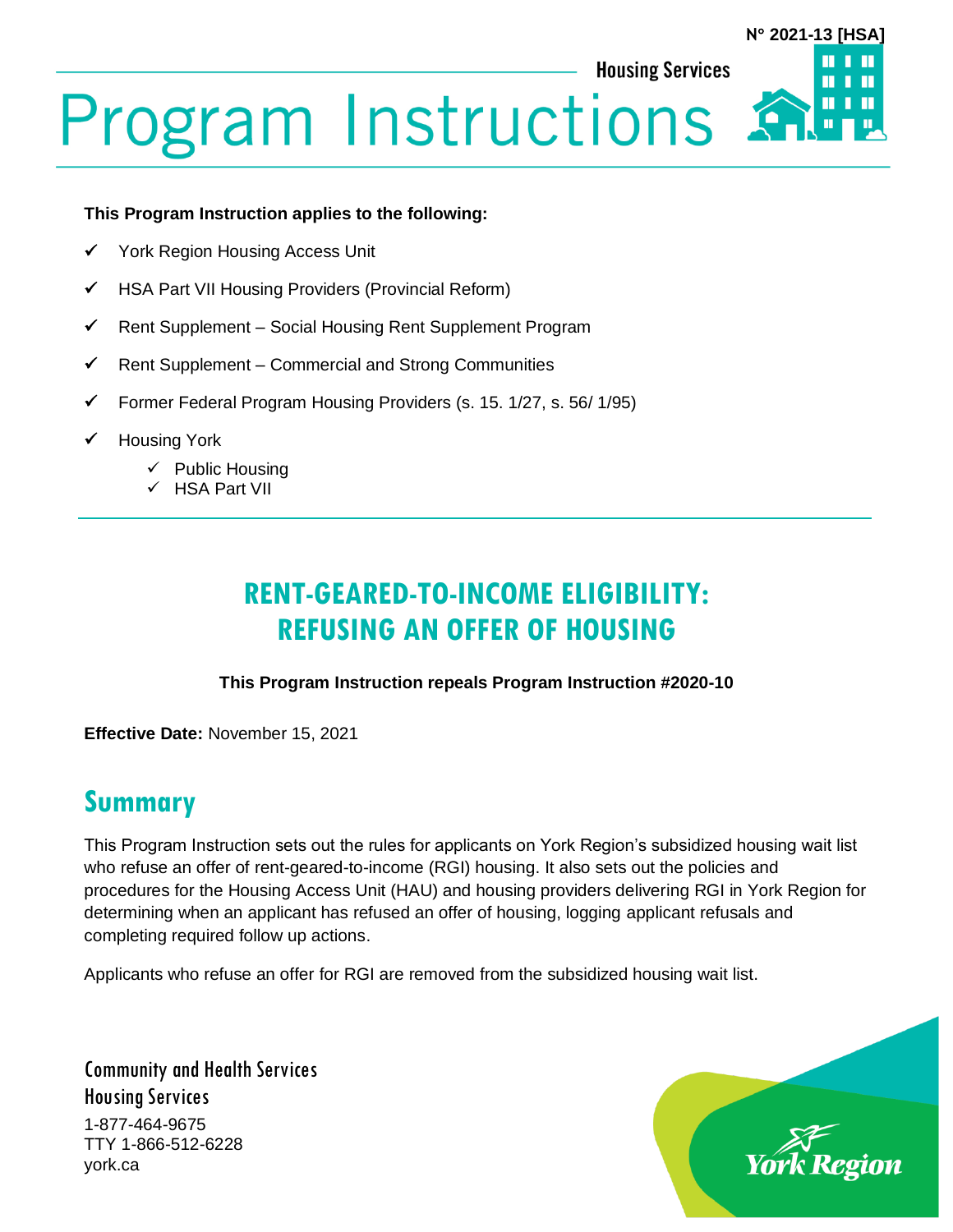# **Background**

Under the *Housing Services Act, 2011, O. Reg. 367/11,* section 32.2, applicants are required to accept the first offer of subsidized housing for a unit in a housing location in which they have expressed a preference. Applicants who refuse an offer become ineligible for RGI and are removed from the wait list. This rule applies to all applicants on wait list, including Special Priority applicants. The regulation permits Service Managers to consider extenuating circumstances under which a household may continue to be eligible for RGI after refusing an offer of housing.

# **Establishing Household Preferences**

As outlined in *O. Reg. 367/11*, section 46.1(1), Service Managers must have rules that provide for a household to indicate preferences for housing projects in the service area. Applicants in York Region express preferences for housing locations in the following ways:

- 1. For community housing buildings that do not use the online offer process, by adding the building to the building selections listed on their application at any time
- 2. For community housing buildings that offer subsidized units through the Region's online offer process, by "placing a bid" for an available unit during the seven-day posting period
- 3. For Rent Supplement units, by indicating they want to live in the building at the time they are contacted with an offer for an available unit
	- $\circ$  Applicants who select the Rent Supplement program can choose their preferred municipality but cannot select individual rent supplement buildings. When a unit becomes available, the Housing Programs unit will provide the highest ranked applicants on the subsidiary wait list with specific information about the building and unit, including the location, unit type, parking availability, and features such as elevators and stairs.

Information about community housing buildings is publicly available on [york.ca/housing,](https://www.york.ca/wps/portal/yorkhome/support/yr/housing/!ut/p/z1/jY_LDoIwEEW_hQ8wMzQI3Tb4aAsEjTHibEw3lCZaiKILv15C3ArO7ibnPgYIKiBvXs6a3rXeXAd9pviixFZJmaEuI56iwFJolnBc5wmcRgB_nECgf_wTAE3H67mC4QN2L9LCAnWmbxbO1y1UTft8OG-HehoDGItiGaaoUZYc1SbZLVdchriPZoCMfYGJjd3tWL3z-qBsEHwAGMsgeg!!/dz/d5/L2dBISEvZ0FBIS9nQSEh/) and applicants have access to detailed building and unit information about units offered through the online offer process. Applicants are responsible to review building and/or unit information before they add a building to their selections or place a bid through the online offer process.

Applicants can change their building selections at any time before they receive an offer. Applicants who place a bid through the online offer process can cancel their bid at any time during the seven-day posting period in which they placed the bid.

# **Refusing an Offer**

As set out in *O. Reg. 367/11*, section 32.2, an applicant will cease to qualify for RGI and will be removed from the wait list if they refuse an offer for a unit that meets the following conditions:

- The number of bedrooms in the unit meets York Region's occupancy standards
- The applicant has expressed a preference for the unit by either: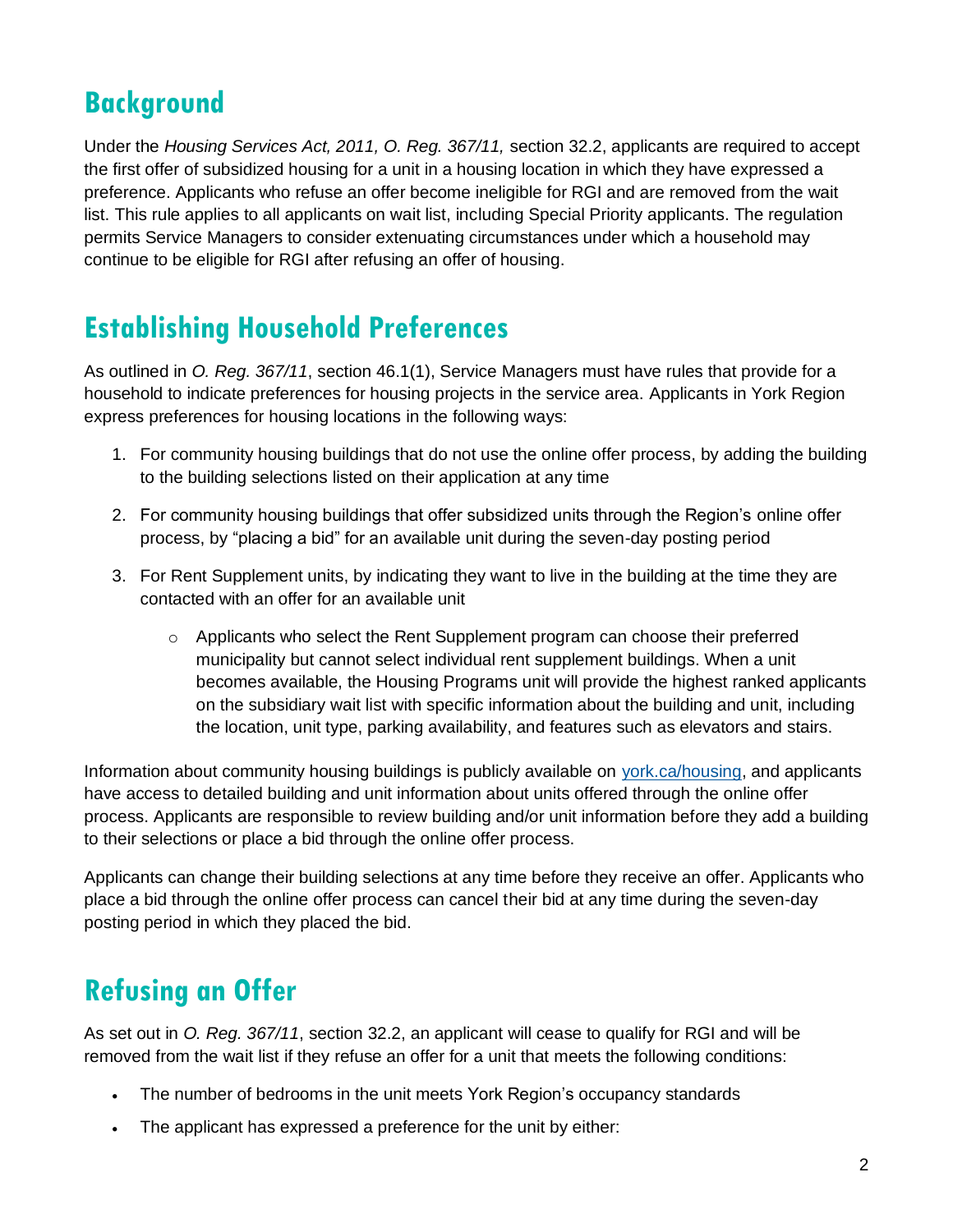- o Selecting the housing provider location on their application
- $\circ$  Placing a bid for the unit through York Region's subsidized housing online portal

The refusal rule applies to all applicants on the wait list. It does not apply to offers for the Portable Housing Benefit or the Canada-Ontario Housing Benefit.

To be considered a valid offer, the housing provider must inform the applicant they are first in line for a unit on which the applicant has placed a bid through the online offer process, or that a unit is available in a building the applicant has selected. The housing provider must advise the applicant of the deadline to accept the unit, either through a direct conversation with them or via email or voice message. Housing providers must allow a minimum of two business days for the applicant to respond to the offer.

Housing providers are required to make reasonable attempts to contact an applicant with an offer. This includes attempting to contact applicants using all phone numbers, alternate contact numbers, email addresses or other contact methods in the applicant's file, unless the applicant has requested otherwise. Housing providers must make at least three attempts to contact the applicant.

Housing providers will be considered to have contacted the applicant when:

- The housing provider has had a direct conversation with the applicant; or
- If the applicant did not respond directly, the housing provider has attempted to contact the applicant using all phone numbers and email addresses listed in the application; and
- If the housing provider is not able to have a direct conversation with the applicant after attempting all phone numbers and email addresses, and there is an alternate contact identified in the application, the housing provider has had a direct conversation with the alternate contact , or a voicemail or email has been left with the alternate contact

An applicant is considered unable to contact if:

- All contact methods have been attempted without speaking directly to the applicant or an alternate contact, and
- Leaving a message is not possible (e.g., no voicemail set up, phone number is out of service, email address has not been provided or email bounces back)

An applicant is considered to have refused the offer if they:

- Do not respond to the offer within the time frame specified by the housing provider
- Cannot be contacted using the contact information on file
- Indicate that they will not accept the unit because they no longer want to live in the building, or they do not like the unit or unit type
- Indicate that they are currently unable to move
- Do not attend a scheduled appointment to view the unit
- Do not come to sign the lease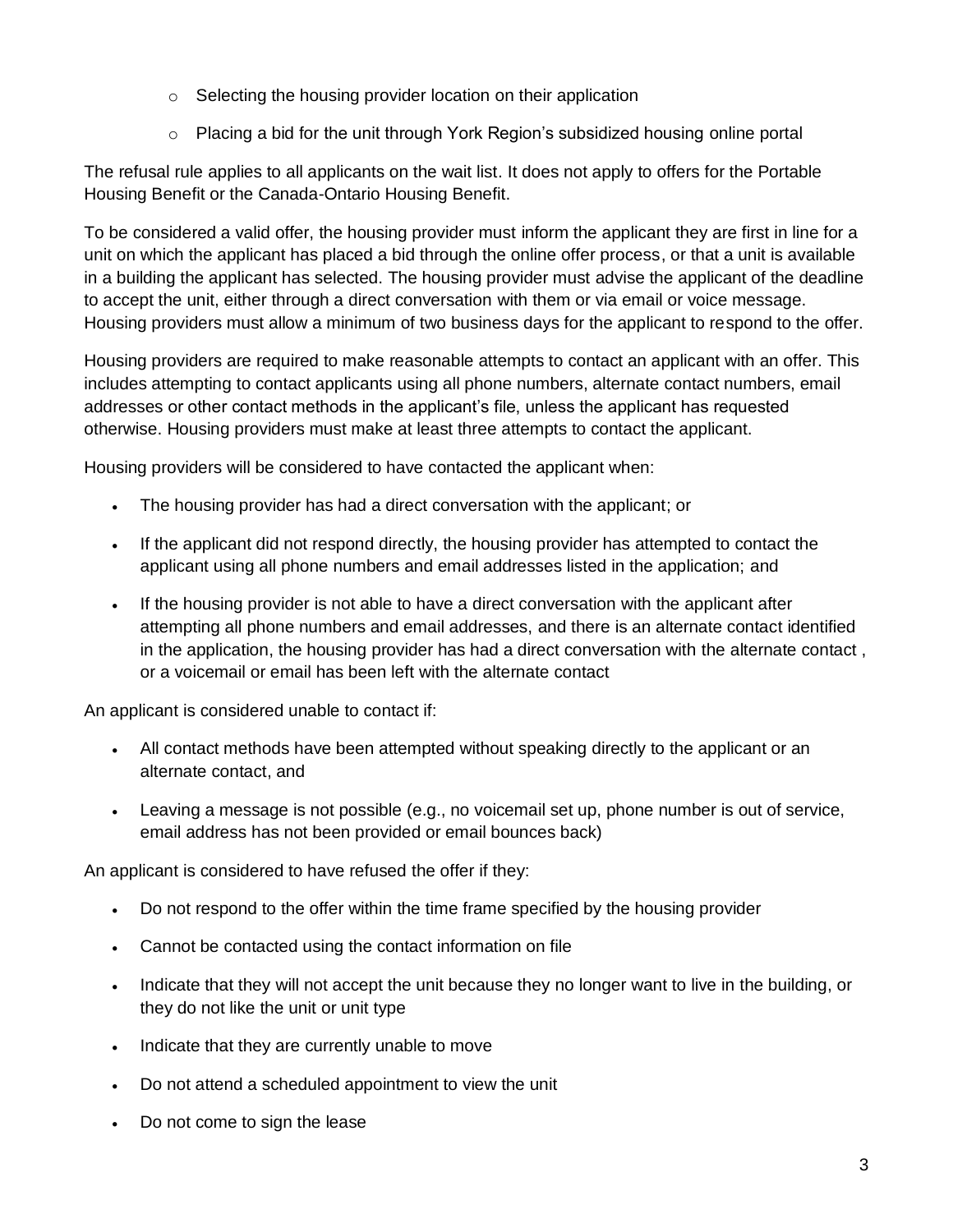#### RENT SUPPLEMENT

Rent Supplement offers will be withdrawn and not counted as refusals if applicants indicate they are not interested in the unit due to its location when initially contacted by Housing Programs. As part of the offer, Housing Programs must inform applicants that their application will be cancelled if they choose to view the unit, they do not attend the viewing, they cancel the viewing or they refuse the unit after viewing.

## **Extenuating Circumstances**

In accordance with *O. Reg. 367/11*, s. 32.2(3), York Region may determine an applicant remains eligible for RGI if extenuating circumstances prevented them from accepting the offer. An applicant will remain eligible and their file will not be cancelled as a result of a refusal if HAU determines one of the following criteria are met, either through an initial review or the Decision Review process:

- 1. The applicant was in a medical facility at the time of offer
- 2. The unit is in a location that is no longer considered safe for a Special Priority applicant due to proximity of an abuser
- 3. Recent death of a family member (i.e., within three months), including applicants being out of the country for this reason at the time of offer and unable to respond within the time specified by the housing provider
- 4. The unit does not meet the applicant's accessibility requirements
	- Applicants typically state their accessibility requirements when applying or when their circumstances change by completing a Request for a Modified Accessible Unit and must provide medical documentation to support their requirements. Applicants who turn down a unit because it does not meet their accessibility requirements may be asked to provide additional verification.
	- Requests for unit features that are not tied to a medical or accessibility need, as verified by medical documentation, such as a request for a unit with a balcony, are not accommodated under this policy, even if the request is identified in the application.

At time of offer, should an applicant inform a housing provider they did not express a preference for the building or unit, the building was selected in error, or a bid was placed in error, the housing provider must log the offer as refused. The applicant will have an opportunity to request a review of the decision by HAU.

HAU may consider additional extenuating circumstances on a limited basis through the Decision Review process. Applicants may be required to submit verification documents to demonstrate the above criteria are met, such as a doctor's note or travel itinerary.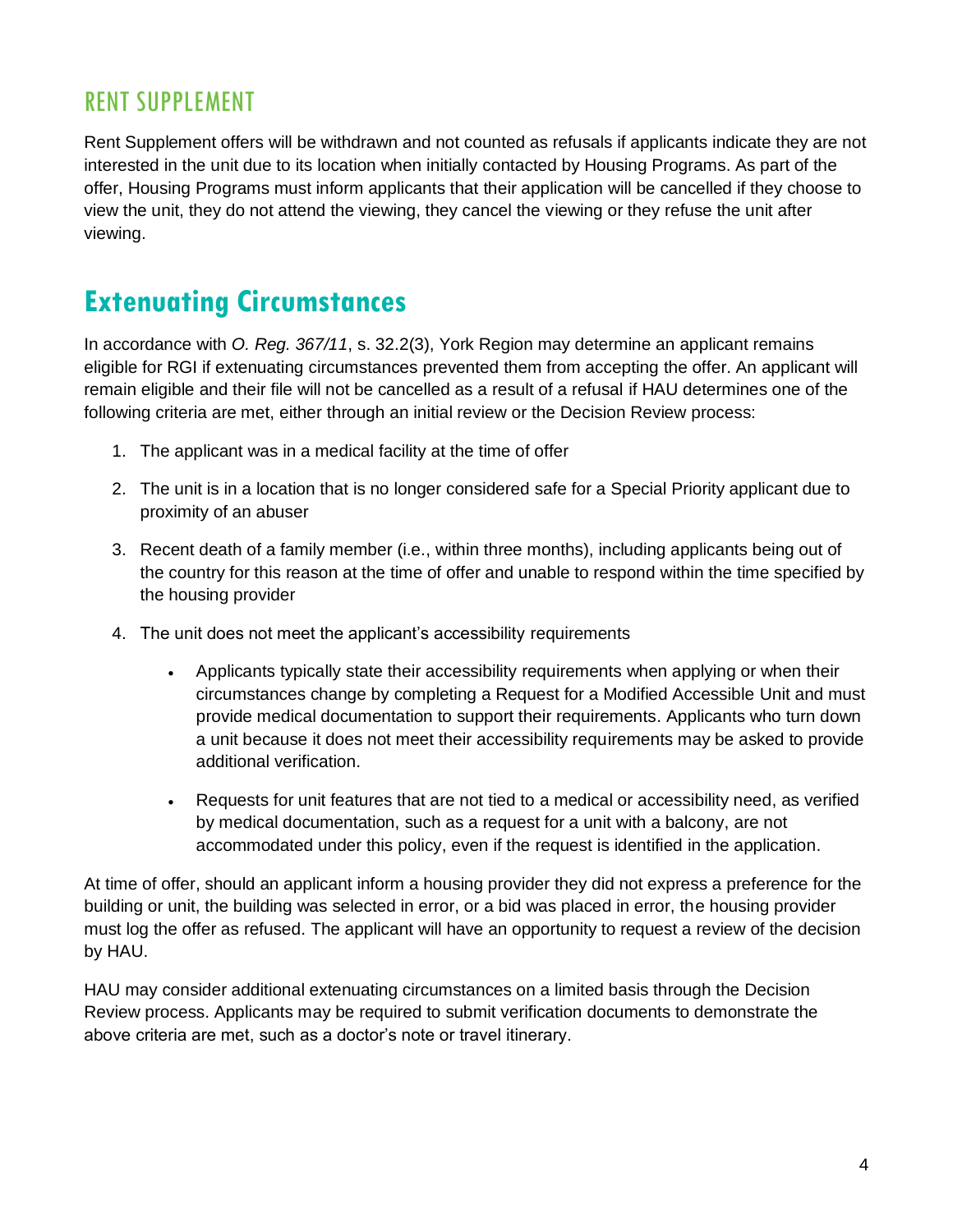# **Action Required**

## LOGGING APPLICANT REFUSALS

Housing providers are responsible to log applicant refusals in Rent Café:

- Within one business day after receiving the applicant's response to the offer, or,
- If the applicant does not respond, within one business day after the end of the specified timeframe

The record must identify the reason the applicant refused and include a brief note that identifies when and how the housing provider communicated with the applicant, and a summary of any details or context provided by the applicant.

Logging a refusal in Rent Café suspends the applicant's "Eligible" status, pending a review and decision by HAU.

The [Offer Process and Refusal Job Aid](https://www.york.ca/wps/wcm/connect/yorkpublic/f77223b1-ca22-48cf-9388-ea63161c08a2/Housing-Provider-Offer-Process-and-Refusals-Job-Aid.pdf?MOD=AJPERES) outlines the process for offering units to applicants and for logging outcomes in Rent Café.

### REVIEWING APPLICANT REFUSALS

HAU monitors housing provider offers and refusals logged in Rent Café on a weekly basis and follows up with applicants as appropriate.

- 1. If HAU determines there were mitigating circumstances preventing the applicant from accepting the offer, based on the housing provider report, the applicant's status on the wait list will be reinstated as "Eligible". HAU may request additional information from the housing provider and/or applicant before making a decision; applicants must respond within 15 business days.
- 2. If the applicant is deemed to have refused because they could not be contacted through any of the available contact information on file, including alternate contacts, HAU will review available contact information and attempt to locate the applicant.
	- a. If HAU is unable to locate the applicant and update their contact information, the application will be cancelled.
	- b. If the applicant is located, their contact information will be updated, and HAU will review the situation and make a determination about the applicant's eligibility.
- 3. If HAU determines the applicant refused a valid offer of housing without extenuating circumstances, the applicant will remain "Ineligible" on the wait list. Within 15 days, HAU must issue a Decision Letter to notify the applicant that their application has been cancelled due to a refusal of an offer of housing. The letter must include the following information:
	- a. The address of the refused unit and the date it was offered
	- b. That the applicant has a right to a Decision Review, which must be submitted to HAU within 15 days of the date of the Decision Letter.